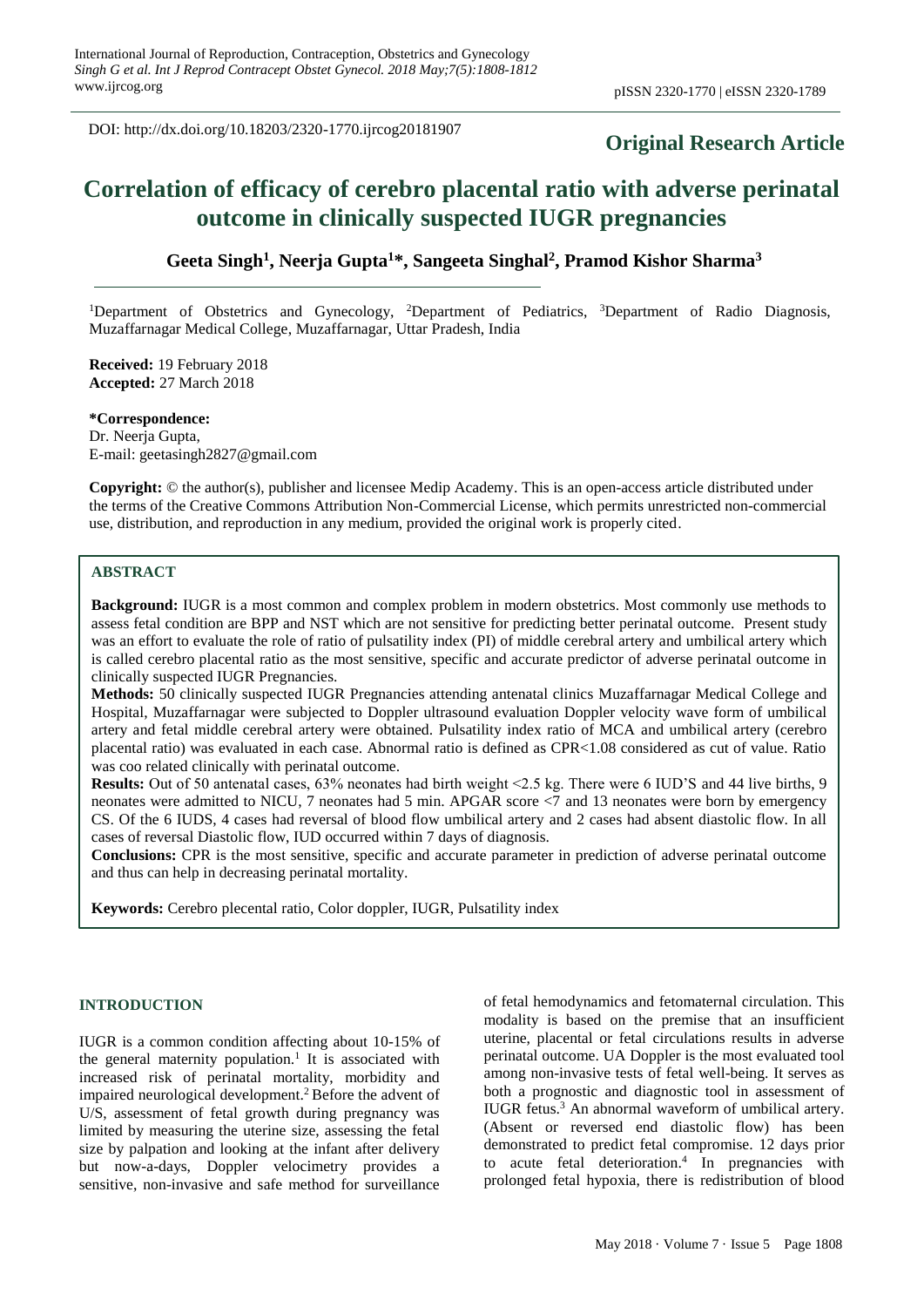volume towards vital organs (i.e. heart, adrenal glands, spleen, brain and kidney), which causes vasodilation of the MCA, with an increase in diastolic flow hence decrease in its PI.5-8

Thus, in asymmetrical IUGR, there is a high UAPI and low MCA PI as a result CP ratio is lower than normal in growth retarded fetuses. CP ratio remains constant during last 10 weeks of gestation and so it is having a better diagnostic accuracy.<sup>9</sup>

The purpose of this study was to assess the efficacy of CP ratio to predict IUGR in clinically suspected IUGR cases and its correlation with perinatal outcome.

Objectives of this study were to evaluate the role of umbilical artery Doppler and MCA Doppler indices in growth restricted foetuses, to evaluate the significance of Doppler flow velocimetry in prediction of adverse perinatal outcome in clinically suspected IUGR pregnancy and to establish the role of color Doppler in management of IUGR pregnancy.

## **METHODS**

Present study was a hospital based cross-sectional observational study conducted on clinically suspected IUGR pregnancies attending antenatal OPD of Obstetrics and Gynaecology Department of Muzaffarnagar Medical College and Hospital, Muzaffarnagar. This study was approved by the ethical committee of our Institution. Study size included 50 singleton pregnancies

#### *Inclusion criteria*

- Singleton pregnancies
- Fetal gestational age of 30-40 weeks with clinically suspected
- IUGR pregnancies
- Absence of preexisting maternal disease.

#### *Exclusion criteria*

- Multiple gestations
- Documented major congenital abnormality

#### *Methodology*

Study was done on antenatal women (30-40 weeks of gestational age) attending antenatal clinic of Muzaffarnagar Medical College and Hospital, Muzaffarnagar.

On the basis of detailed clinical history and examination, 50 clinically suspected IUGR cases were selected and subjected to ultrasound (including ultrasound biometry, assessment of amniotic fluid and placental maturity) and Doppler studies in the Department of Radio Diagnosis of Muzaffarnagar Medical College and Hospital, Muzaffarnagar.

Examination was conducted on PHILIPS Clear VUE 650 with the help of multi frequency convex probe, two or three times.

- PI of both arteries were observed
- MCA: UA PI ratio was calculated
- Doppler study was considered abnormal if
	- a. UAPI >  $95<sup>th</sup>$  percentile for gestational age
	- b. MCA PI  $<$  5<sup>th</sup> percentile for gestational age
	- c. MCA/UA PI ratio <1.08



**Figure 1: Distribution of normal UAPI with gestation.**



**Figure 2: Distribution of normal MCA PI with gestation.**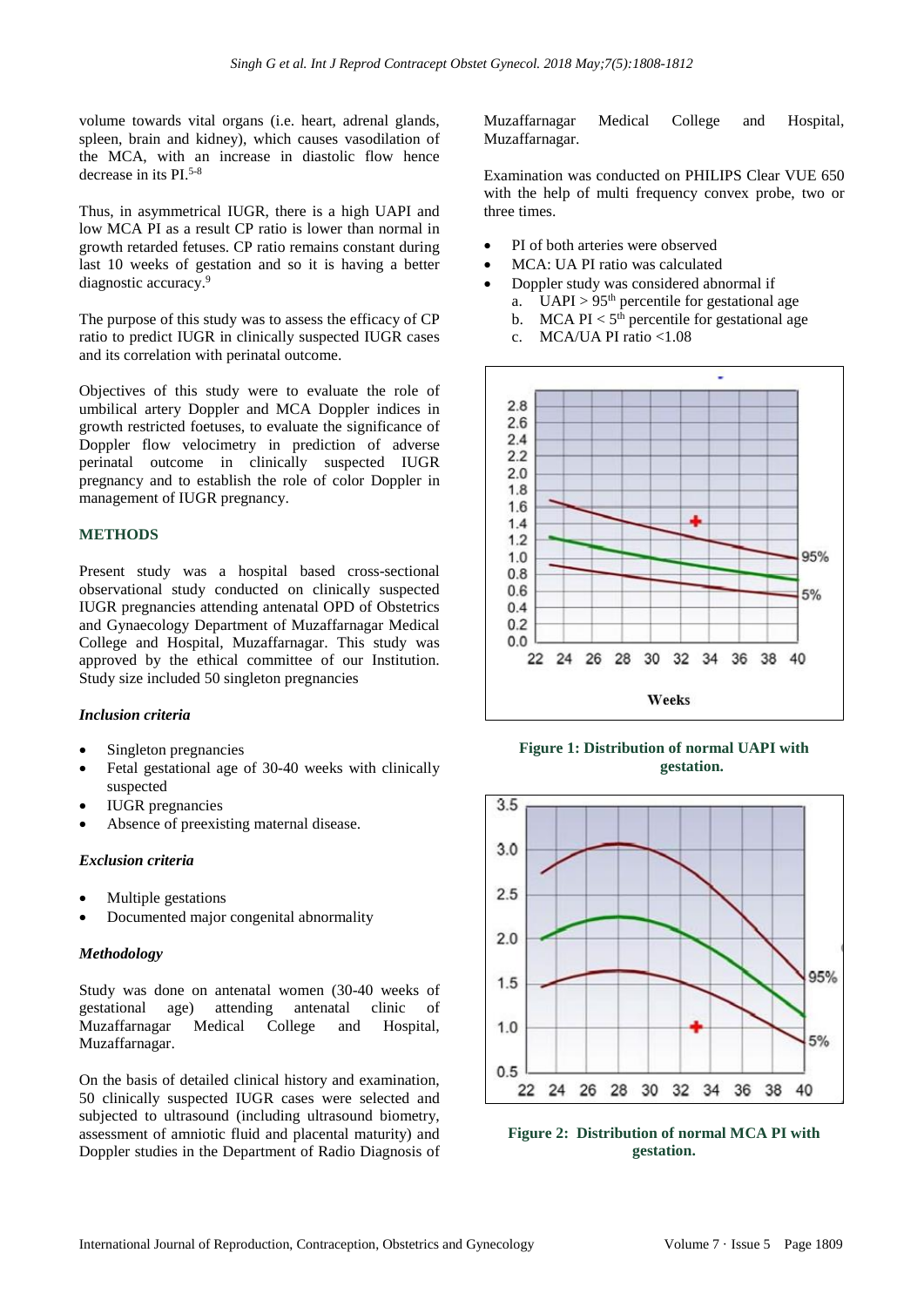## *Pulsataility indices for gestational age: the normal range is shown in 5th, 50th and 95th percentiles*

Adverse perinatal outcome includes intrauterine death, emergency LSCS, low APGAR score at 5 min. <7, admission to NICU.

## **RESULTS**

50 antenatal women between 30 to 40 weeks of gestation who were clinically suspected as having IUGR pregnancies based on clinical history of previous child with growth retardation, anemia, high blood pressure, reduce abdominal fundal height for gestational age (30 to 40 weeks) were evaluated using screening ultrasound and then Doppler velocity waveforms were obtained from umbilical artery and fetal middle cerebral artery. Out of 50 patients, 44% were between gestational age of 30 to 32 weeks, 20% were between 35 to 37 weeks and 36% were between 37 to 40 weeks (Table 1).

## **Table 1: Gestational age distribution in study group.**

| <b>GA</b> (Weeks) | <b>Number</b> | Percentage |
|-------------------|---------------|------------|
| $30 - 32$         | 22            | 44         |
| 35-37             | 10            | 20         |
| $37-40$           | 18            | 36         |
| Total             | 50            | 100        |

62% of patients were primi gravida and 38% were multigravida (Table 2).

## **Table 2: Parity distribution of study group.**

| <b>Parity</b> | Number. of cases | <b>Percentage</b> |
|---------------|------------------|-------------------|
| Primi         |                  |                   |
| Multi         |                  | 38                |

Out of 50 patients 68% had PIH, 22% had anemia, 4% had BOH and 2% had diabetes mellitus and 4% had chronic renal disease at first Doppler ultrasound (Table 3).

#### **Table 3: Maternal complications of study group.**

| <b>Complication</b>   | No. of cases Percentage |    |
|-----------------------|-------------------------|----|
| <b>PIH</b>            | 34                      | 68 |
| Anemia                | 11                      | 22 |
| <b>BOH</b>            |                         |    |
| DM                    |                         |    |
| Chronic renal disease |                         |    |

## **Table 4: Distribution characteristics of placental maturity.**

| <b>Grade</b> | No. of cases Percentage |    |
|--------------|-------------------------|----|
| Grade II     |                         |    |
| Grade III    | 39                      | 78 |

On ultrasound 78% of cases show grade 3 placental maturities, 22% had grade 2 placental maturity (Table 4). 76% had oligohydroannios and 24% had normal amniotic fluid (Table 5).

#### **Table 5: Amniotic fluid distribution in study group.**

|                  | No. of cases Percentage |     |
|------------------|-------------------------|-----|
| Normal           |                         | 24  |
| Oligohydroamnios | 38                      | 76. |

Out of 50 antenatal cases, 63% neonates had birth weight  $\langle 2.5 \text{ kg. There were } 6 \text{ IUD'S and } 44 \text{ live births, } 9$ neonates were admitted to NICU, 7 neonates had 5 min. APGAR score <7 and 13 neonates were born by emergency CS (Table 6).

#### **Table 6: Adverse perinatal outcome.**

| <b>Adverse perinatal</b><br>outcome indicator | No. of<br>cases | <b>Percentage</b> |
|-----------------------------------------------|-----------------|-------------------|
| <b>IUD</b>                                    |                 | 12                |
| <b>Emergency LSCS</b>                         | 13              | 26                |
| Low APGAR Score                               |                 | 14                |
| <b>Admission To NICU</b>                      |                 | 18                |

Out of 6 IUD's, 4 cases had reversal of diastolic flow and 2 had absent diastolic flow. In all cases of reversal of diastolic flow, IUD of the fetus occurred within 7 days of diagnosis- S/O 100% mortality and all the 3 cases were less than 32 weeks. In the present study, sensitivity and specificity of cerebro-placental ratio was 93.2% and 89% respectively which was more than sensitivity and specificity of UA PI and MCA PI (Table 7).

## **Table 7: Performance characteristics of Doppler indices.**

| Doppler Index    | Sensitivity | <b>Specificity</b> |
|------------------|-------------|--------------------|
| UA PI            | 88.6%       | 81%                |
| MCA PI           | 80.0%       | 70%                |
| CPR (MCAPI/UAPI) | 93.2%       | 89%                |

The diagnostic accuracy in prediction of adverse in clinically suspected IUGR cases CP ratio has the diagnostic accuracy of 91.6%, and MCA PI was 72.6% and UA PI was 79.6% (Table 8).

#### **Table 8: Diagnostic accuracies of doppler indices.**

| Doppler index   | Diagnostic accuracy |
|-----------------|---------------------|
| <b>UAPI</b>     | 79.6 %              |
| MCA PI          | 72.6 %              |
| MCA/UA PI ratio | 91.6 %              |

Present study results in evaluating the usefulness of MCA PI /UA PI ratio as strong predictor of adverse outcome in IUGR and thus it helps in decreasing perinatal mortality and morbidity.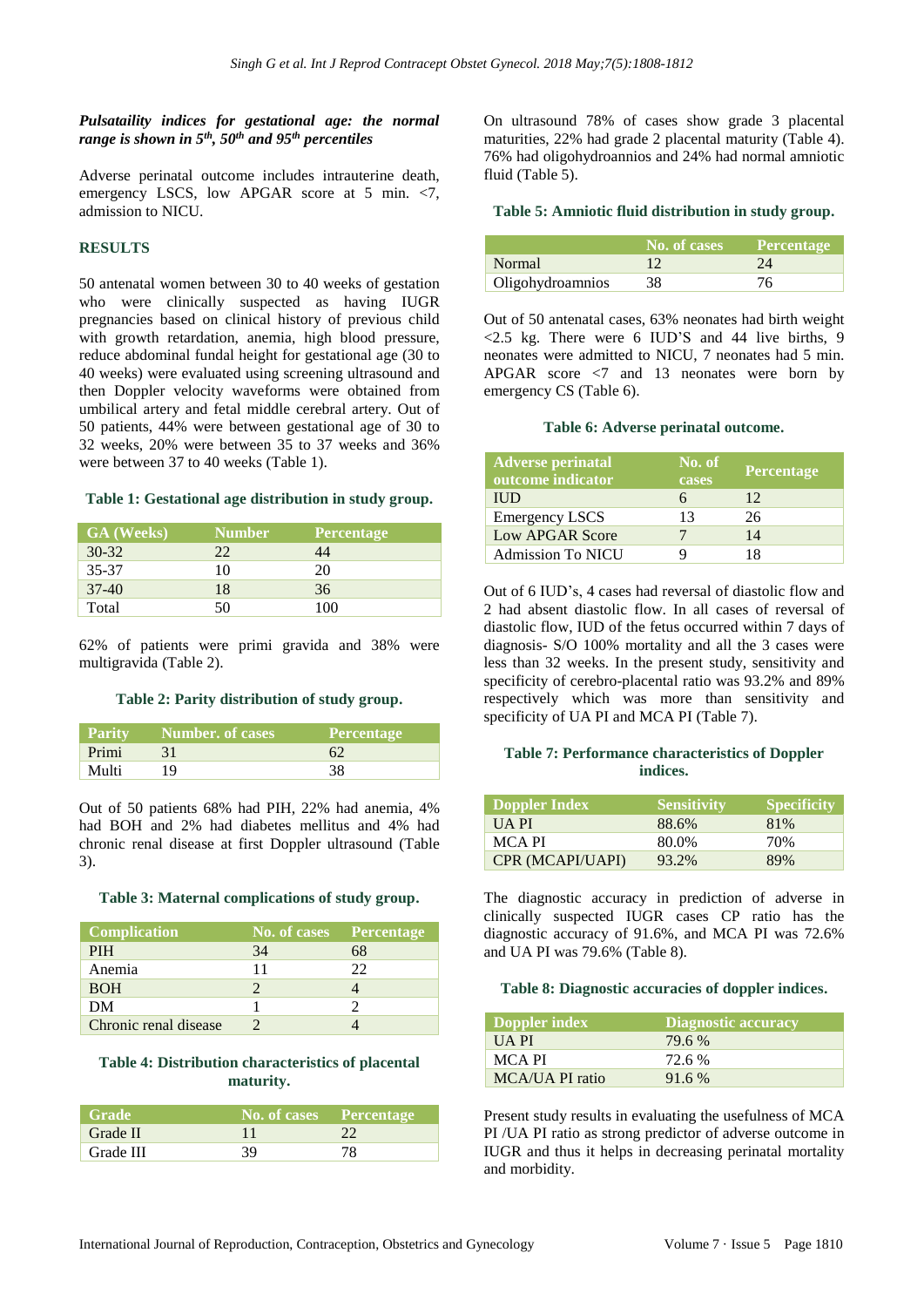## **DISCUSSION**

IUGR is a pathological condition characterized by fetal weight  $\langle 10^{th}$  percentile for that gestational age.<sup>10</sup> It is strongly related to uteroplacental insufficiency.

In normal pregnancy, the indices PI decrease with advancing gestation in UA. But in IUGR first there is decrease in diastolic flow of UA due to increase in the resistant that occurs in small Artery and arterioles of tertiary Villi. <sup>11</sup> This raises the S/D ratio and PI of umbilical Artery. As the placental insufficiency Worsen the diastolic flow decreases, then become absent and later reverse flow pattern noted in umbilical artery.<sup>12,13</sup>



**Figure 3: Umbilical artery waveforms.**

Fetal MCA is a low resistance circulation throughout pregnancy and account of 7% of cardiac output. In fetal hypoxia and ischemia, increase in diastolic flow with decreased pulsatility.14,15 Index shows the brain sparing taking place in compromised foetuses.<sup>16</sup> Fetal hypoxia results into adverse fetal outcome.



**Figure 4: Middle cerebral artery waveforms.**

MCA/UA PI ratio reflects not only the circulatory insuffiency of the umbilical velocimetry of the placenta manifested by alteration in umbilical S/D ratio but also the adaptive changes resulting in modification of the middle cerebral artery S/D ratio. <sup>16</sup> MCA/UA PI ratio reflects both placental status and fetal response. So, this gives additional information. Doppler velocimetry is an important non-invasive technique for fetomaternal surveillance in high risks pregnancies.

In the present study diagnostic accuracy of MCA/UA PI was 91.6%, and UA PI was 79.6% and MCA PI 72.6% for adverse perinatal outcome. The values are comparable with Gramillini et al and Bano et al.<sup>16,17</sup>

We choose 50 clinically suspected IUGR pregnancies and majority of the neonates were between 1.5 to 2 kg birth weights; we select incidences of IUD, Emergency, Cesarean section for fetal distress, NICU admission for complication of low APGAR score as outcome variables in concurrence with previous studies.

CP ratio has high sensitivity, specificity and diagnostic accuracy in predicting adverse perinatal outcome. This result is comparable with Lakhar et al, Fong KW et al, Bahado et al.15,18,19

Present study evaluates the efficacy of umbilical artery and cerebro placental ratio in prediction of adverse perinatal outcome in IUGR and indicates that both abnormal umbilical artery and CP ratio are strong predictors of adverse outcome in IUGR.

## **CONCLUSION**

In fetal growth restriction, CP ratio reflects both circulatory insufficiencies of placenta and also adaptive changes that occurs in middle cerebral artery, so it appears to be a valuable non-invasive modality for feto maternal surveillance in IUGR.

Abnormal CP ratio is a better predictor of adverse perinatal outcome in IUGR. Doppler ultrasound plays a significant role in the management of growth restricted fetuses by early identification and thus helps in line of management, obstetrical surveillance.

Hence, Doppler ultrasound especially CP ratio (MCA/UI PI Ratio) should be an integral component of routine evaluation of a suspected IUGR pregnancies and thereby improving adverse perinatal outcome.

*Funding: No funding sources Conflict of interest: None declared Ethical approval: The study was approved by the Institutional Ethics Committee*

#### **REFERENCES**

- 1. Gardosi J. Clinical strategies for improving the detection of fetal growth restrictions. Clin Perinatol. 2011;38:21-31.
- 2. Shand AW, Buckle JH, Nathan E, Dickinson JE, French NP. Small for gestational age, preterm infants and relationship of abnormal artery Doppler blood